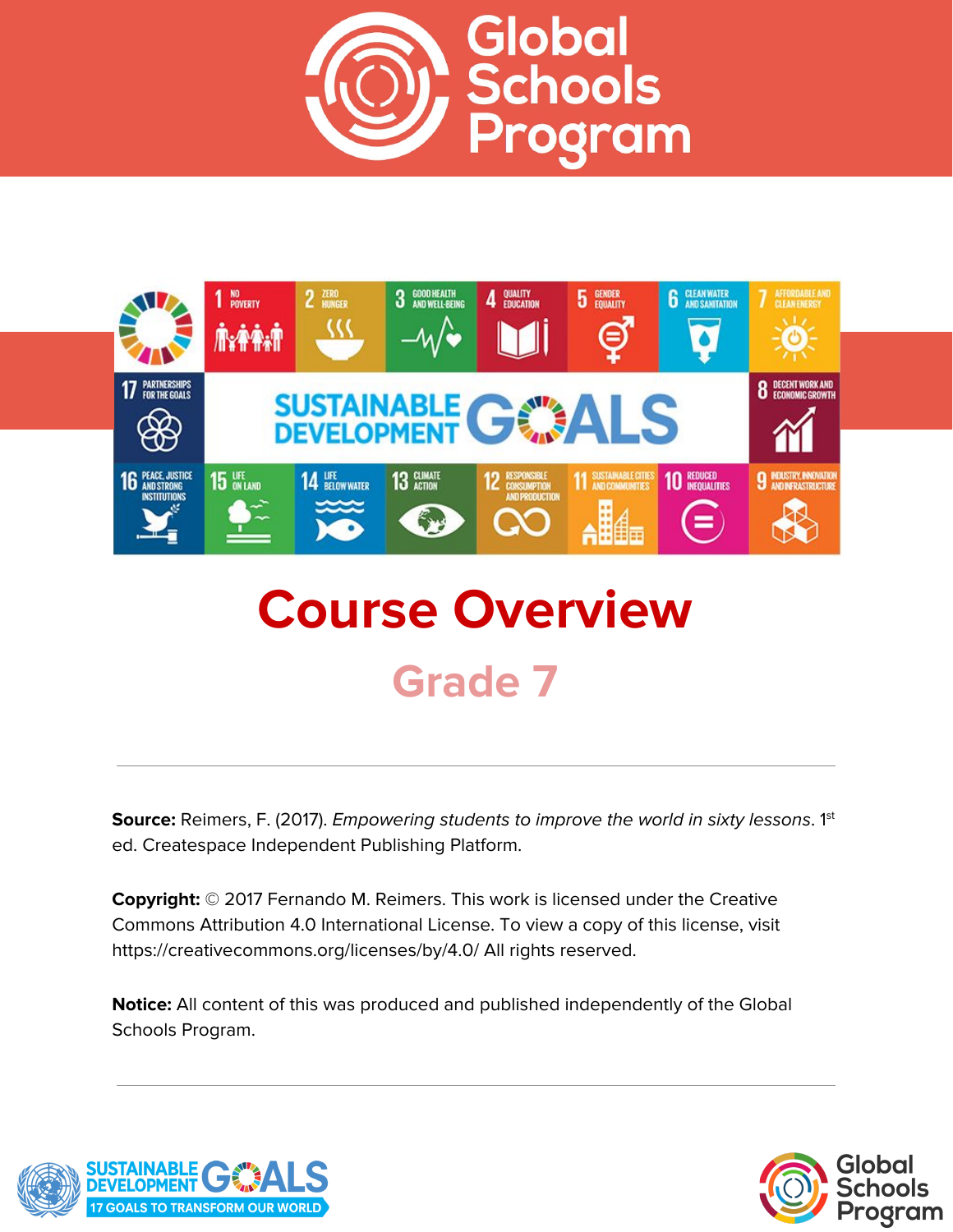

#### **Overview**

## **Learning Goal**

Having studied their role in their communities and the world at large, students will now start to conceptualize themselves as changemakers. By learning from their peers and other members of the community, students will begin to make plans for how they can make the world around them a better place.

| <b>Lesson Scaffold</b>                                                                                                                                                                     |                                                    |
|--------------------------------------------------------------------------------------------------------------------------------------------------------------------------------------------|----------------------------------------------------|
| Lesson 1                                                                                                                                                                                   | What SDG-related problems exist in my own country? |
| Lesson 2                                                                                                                                                                                   | How have other people solved these problems?       |
| Lesson 3                                                                                                                                                                                   | How can I learn from other changemakers?           |
| Lesson 4                                                                                                                                                                                   | What I have learned from other changemakers?       |
| Lesson 5                                                                                                                                                                                   | What can we do now?                                |
| <b>Learning Objectives</b>                                                                                                                                                                 |                                                    |
| Students will practice research methods such as interviewing, analyzing information,<br>$\bullet$<br>and presenting findings.<br>Students will work in teams to creatively solve problems. |                                                    |

● Students will exercise leadership, empathy, and agency.



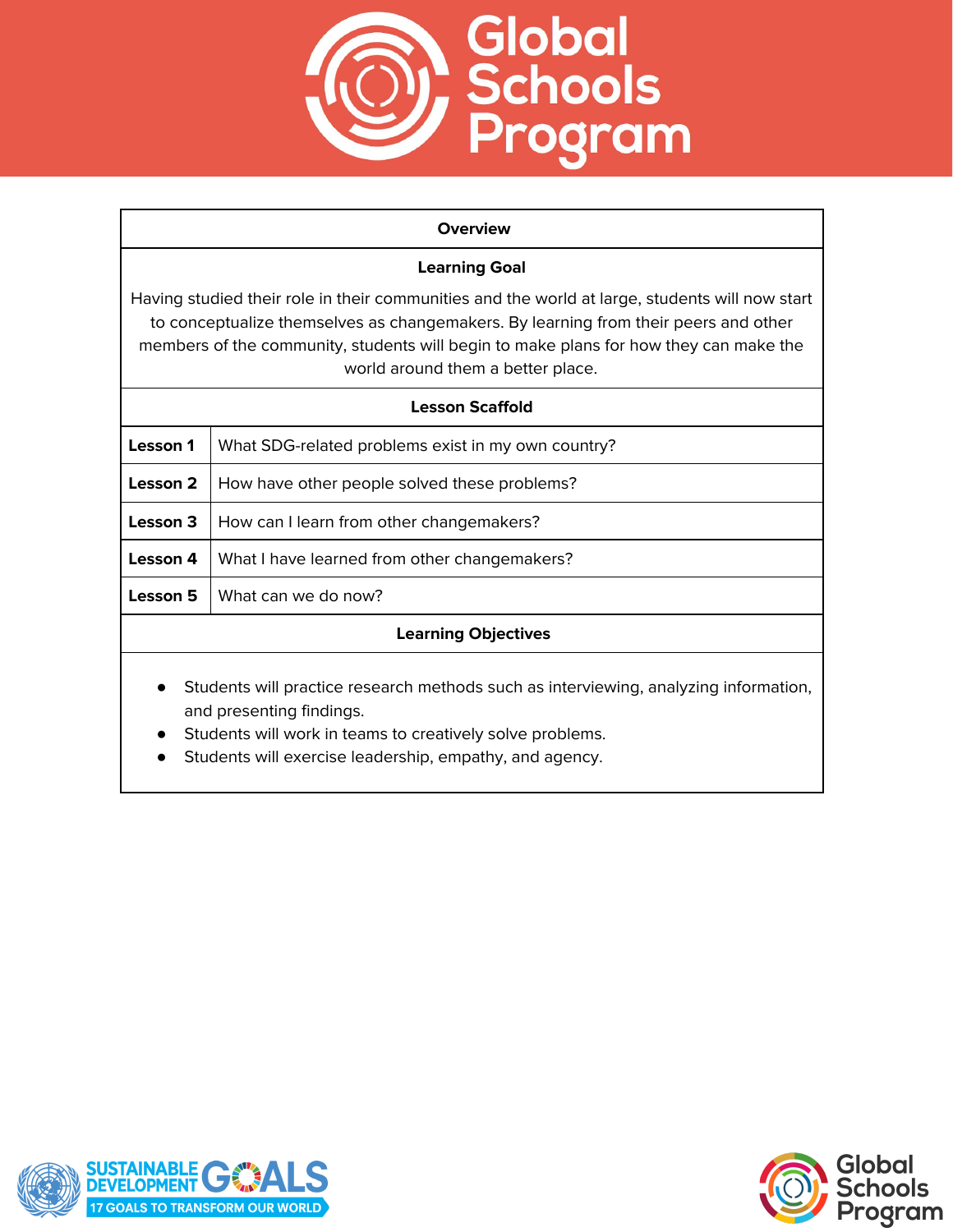

"What SDG-related problems exist in my own country?"

**Time Frame:** 60 minutes **Subjects:** Social Studies, Science, Agriculture **Standards:** Lesson can be applicable to all 17 SDGs, depending on the issues the students see in their community contexts. **Designed by:** Kara Howard

**Summary and Rationale:** This lesson aims to situate the SDGs into the lived experiences of students. Students will begin to perceive the problems they see in their communities within broader global problems.

**Instructional Goals:** Students will develop competencies that allow them to…

- Understand the rights of all humans to lead happy, healthy, and productive lives regardless of gender, age, disability, etc.
- Recognize and appreciate the interdependence of all people, living things, and the planet.
- Be aware of the scarcity of water, energy, and food.
- $\bullet$  Forge an ethical orientation towards our natural resources and all other forms of life  $-$  on land and water — and understand our responsibility to preserve/conserve our planet for sustainability.
- Analyze and researching solutions to problems (water, energy, and food) from the perspectives of different roles, such as consumers, businesses, scientists, policy makers, researchers, retailers, media, and development cooperation agencies, among others.
- Believe that improvements can be made through growth mindset.

**Understanding Goals:** Students will be able to see a connection between the problems their communities face and the larger global issues that the SDGs are aiming to address.

## **Essential Questions:**

- What are the enduring problems we see in our community?
- How do these problems fit within a broader global framework?
- Why do you think these problems exist in our society and in the world?

## **Student Learning Objectives (Students will be able to):**

- Identify salient problems in their communities
- Connect these problems to those addressed by the SDGs
- Discuss why these problems exist in their communities



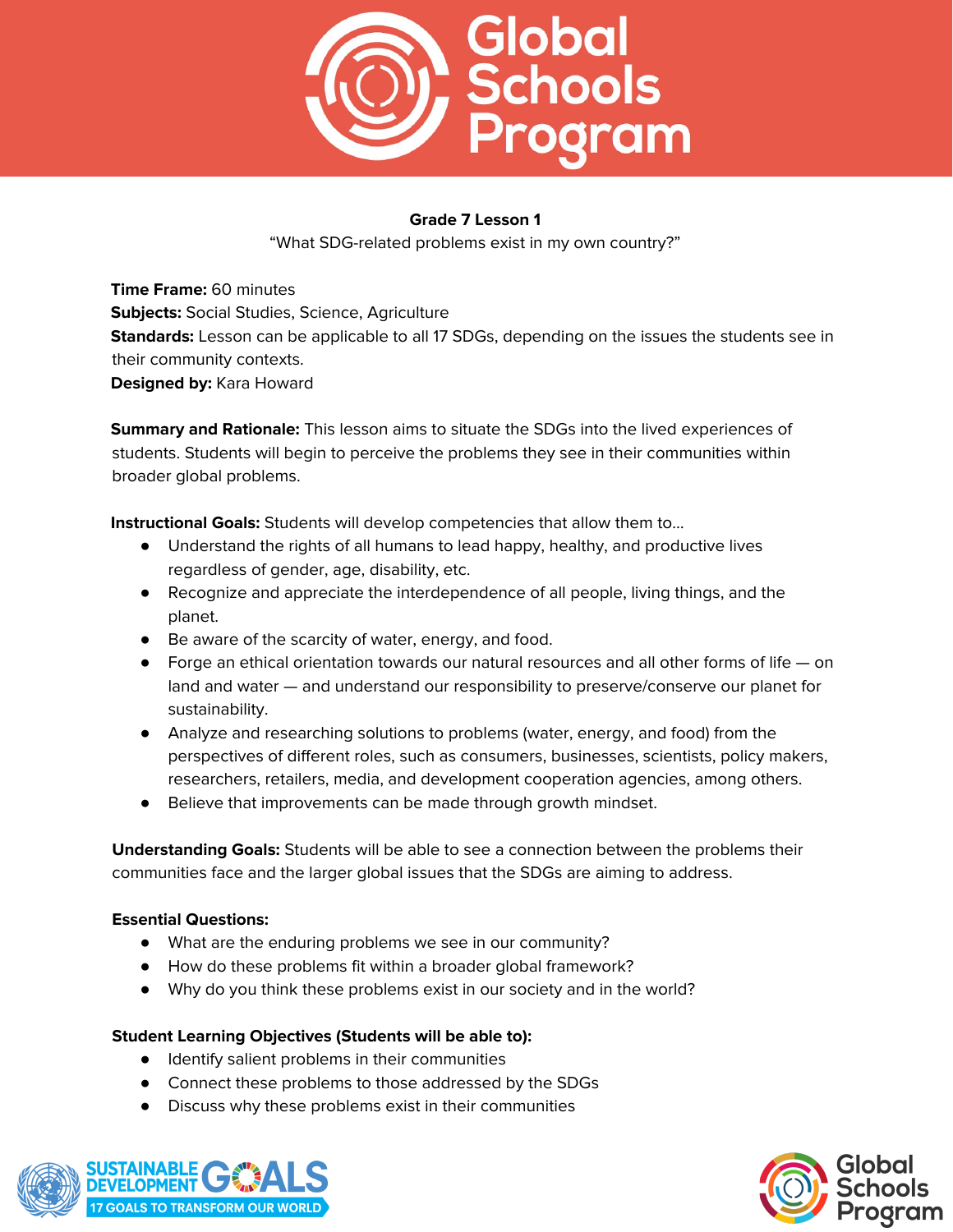

## **Assessment:**

- Teacher will do informal assessments to ensure that students are thinking critically about the problems they brainstorm, directly giving the evidence they see of the problem, and why they think the problem exists in their community.
- If the teacher thinks a formal assessment is necessary, they could do an assessment where students are asked to connect their brainstormed problems to the SDGs.

- **Introduction:** Teacher will introduce the Sustainable Development goals to students. Teacher will explain that the goals we set to determine an agenda for where to focus efforts to improve our world by 2030. Teacher will write the 17 goals down and ask students to discuss whether they think these goals are important:
	- No Poverty
	- Industry, Innovation, and Infrastructure
	- Zero Hunger
	- Reduced Inequalities
	- Good Health and Well-Being
	- Sustainable Cities and Communities
	- Quality Education
	- Responsible Consumption and Production
	- Gender Equality
	- Climate Action
	- Clean Water and Sanitation
	- Life Below Water
	- Partnerships for the Goals
	- Affordable and Clean Energy
	- Life on Land
	- Decent Work and Economic Growth
	- Peace, Justice and Strong Institutions
- **Activities:**
	- With these goals in mind, students will break into small groups to discuss the problems they see in their own communities. Students should create lists of the problems they've identified along with the evidence they see that the problem exists.
	- Students should also begin to develop a theory for why they think the problem exists in their community. Teacher should rotate between the groups assisting in



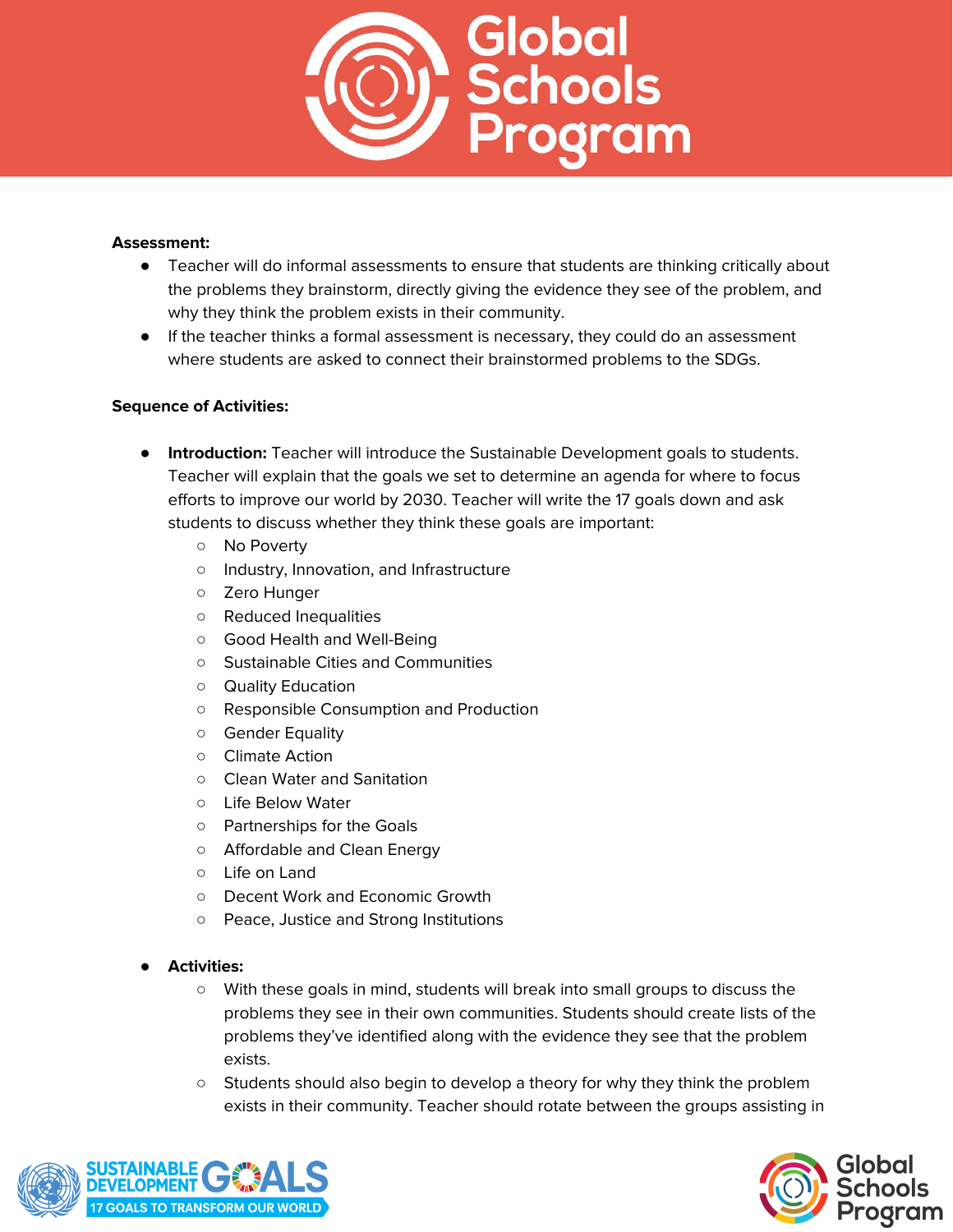

developing their problem theories and helping them make connections to the SDGs.

**Conclusion:** The small groups of students should then present their list of problems to the larger class. If time permits, the students can then discuss as a large group the problems they feel are most pressing to them.



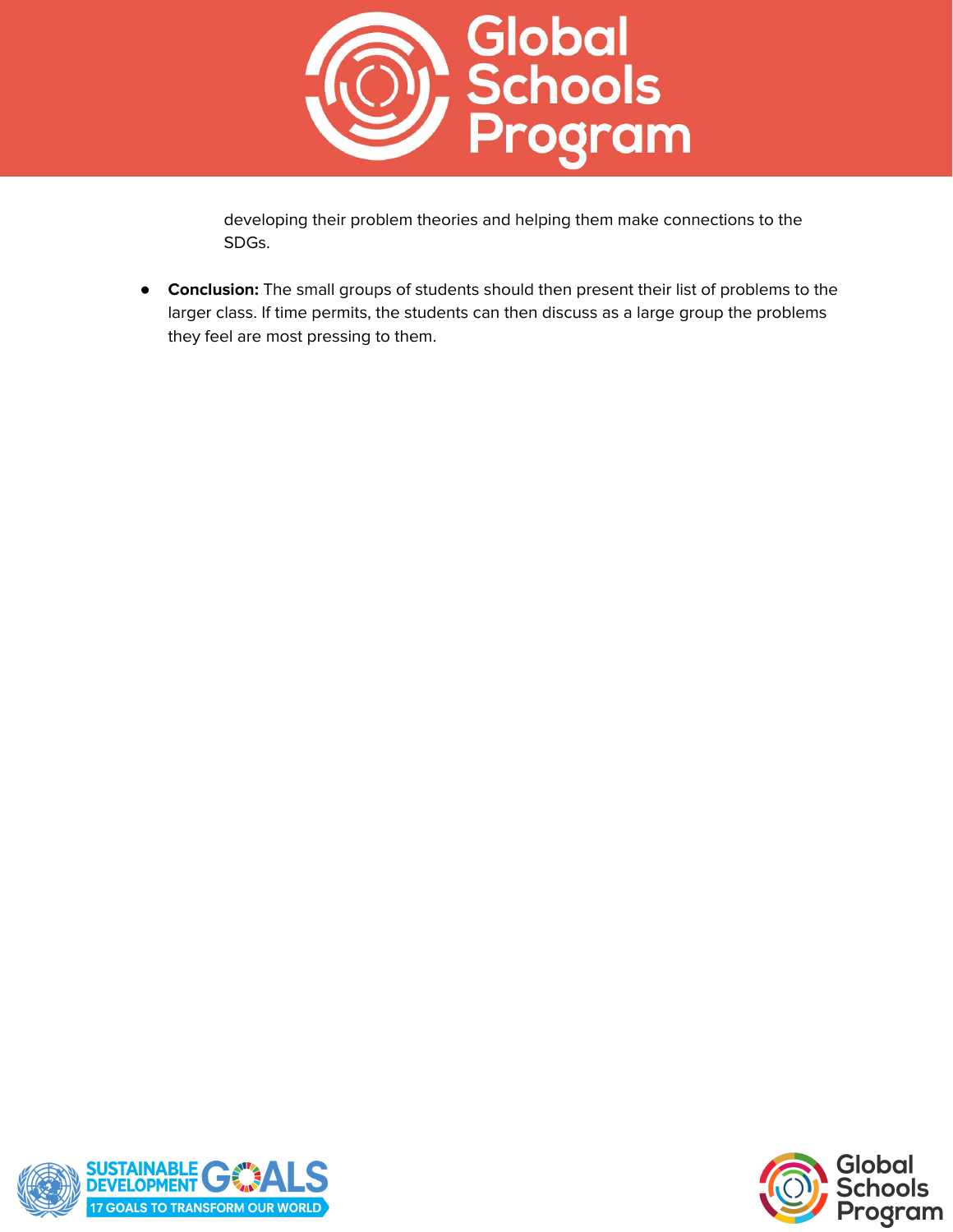

"Research People in the Community who are Changemakers"

**Time Frame:** 60 minutes **Subjects:** Social Studies, ELA **Standards:** Lesson can be applicable to all 17 SDGs, depending on the issues the students see in their community contexts. **Designed by:** Chloé Suberville

**Summary and Rationale:** This lesson aims to make students identify people in their community who are already making strides towards change in the problems they identified in the previous lesson.

**Instructional Goal:** Students will have made a list of people they know or have heard about in their communities who have made change in their community so that they have role models to interview, as a foundational step towards becoming agents of change in their own towns, state, country.

**Understanding Goal:** Students will be able to understand what makes a person a changemaker and link that idea to people in their community.

## **Essential Questions:**

- What makes people agents of change?
- How do we know the type of change that they are making?
- Who are agents of change we know from around the world?
- What about in our communities?

## **Students will be able to:**

- Understand what makes someone an agent of change
- Know what types of change an individual could be working on
- Look at people in their lives and identify the type of change they are striving for, on a small and large scale

**Assessment:** Students have successfully identified at least one person in the community whom they will contact and interview in order to identify as agents of change in their community.



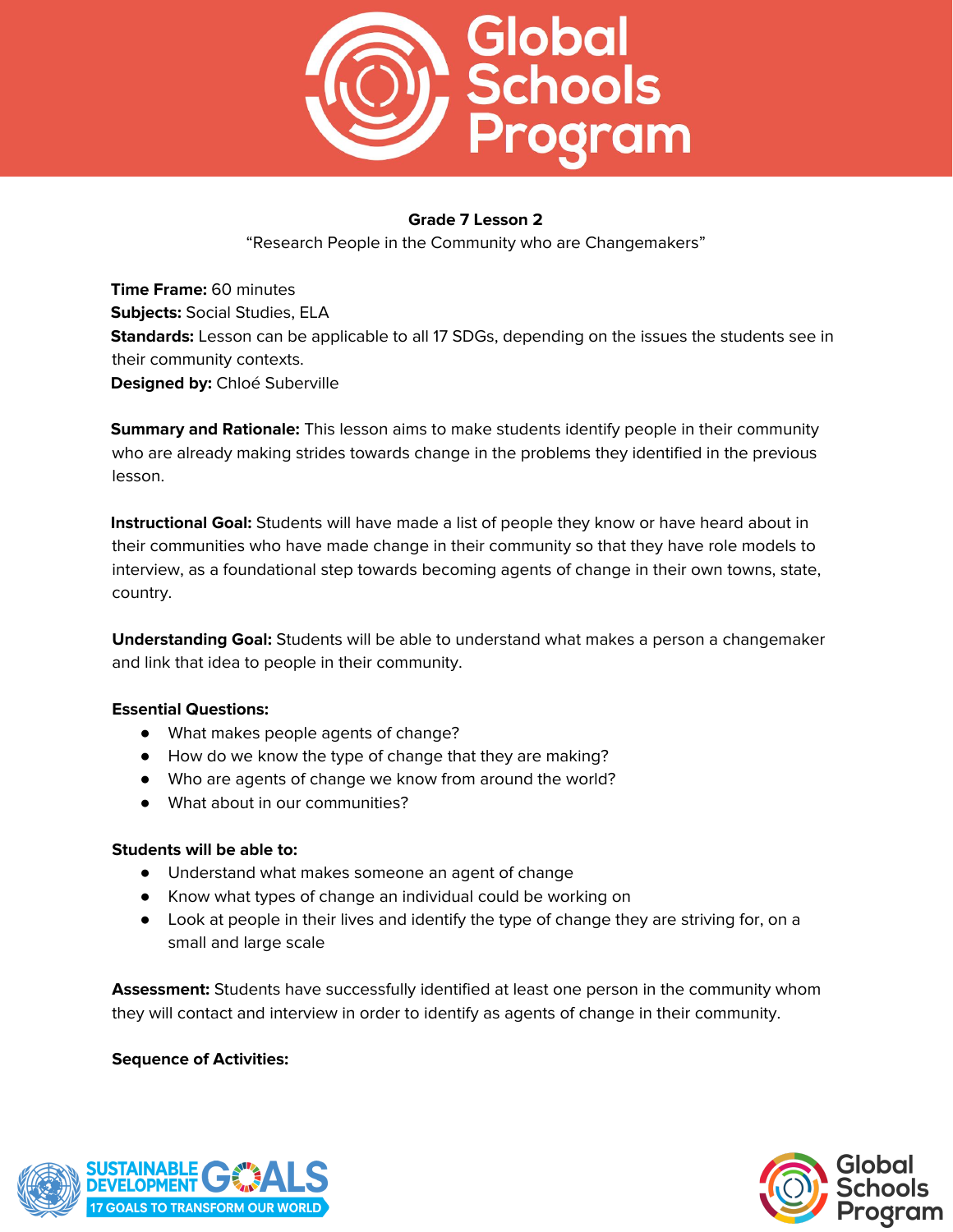

- Remind students that an agent of change can look a lot of different ways. Think about the previous lesson and the ways in which we identified the problems in our community. Tell the students we will be thinking of agents of change in the world but also in our communities so that we can contact them and use them as role models.
- Students will turn and talk to a partner about a time when they have seen people in their community be agents of change, and react in an admirable way in certain situations. The teacher should walk around as students are talking and take notes on a few common themes that are being discussed. Bring the class together and have a few partners share what they discussed. Talk about the different themes that you have observed and tie them into the new themes students discussed with the class.
- Give students the attached graphic organizer and tell them to fill it out using someone they personally know (not a celebrity, but someone in their life).
- Students could take the graphic organizer home and talk through the answers with a role model, or someone they think might be an agent of change in their community so that they can start thinking about this with them.
- In class, students can work in groups of 3 and discuss their answers. Other students should give feedback: tell them what is great with their graphic organizer and what they could do to improve it.
- After the graphic organizer has been completed, students will write a descriptive piece using the information they collected with the graphic organizer. Then, they can get back with their groups of 3 and have partners offer suggestions.
- Place the final drafts around the room and have students read each other's work. Bring the classroom together to discuss these questions:
	- What themes repeatedly came up in your classmates' writing?
	- What are some similarities between the personal change agents your classmates described and the historical figures you know about?
	- What are some differences?
	- What did you learn from this activity about what motivates people to work for change and how they go about doing it?

## **Resources for Teachers:**

- Role Model Graphic Organizer: <http://tiny.cc/G7L2R1>
- Change Agents in Our Own Lives: <http://tiny.cc/G7L2R2>



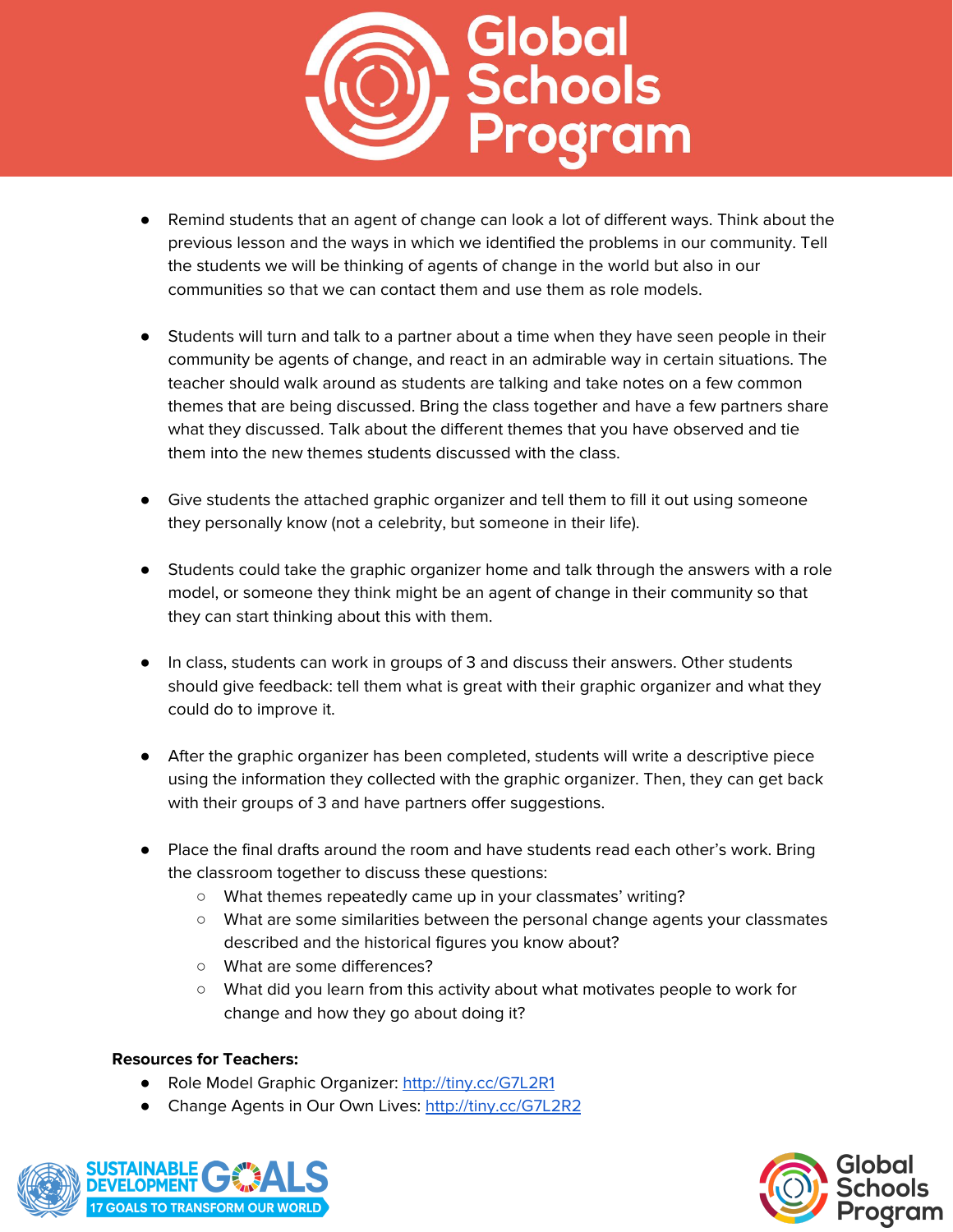

"Interviewing and Asking Questions"

**Time Frame:** 60 minutes **Subjects:** Social Studies, Civic Education **Standards:** Peace, Justice, and Strong Institutions (SDG 16). Other goals could be included, depending on the specific interest of the students and the community they live in. **Designed by:** Nicolás Buchbinder

**Summary and Rationale:** Students will learn about how to conduct an interview aiming to conduct their own interviews to changemakers in their communities.

**Instructional Goal:** Students will address how to conduct an interview to obtain valuable information on how to change society.

## **Understanding Goals:**

- Students will learn to interview a changemaker in their communities as part of the process of understanding how people make change in society.
- Students will focus in this class on what questions to ask and how to perform an interview.

## **Essential Questions:**

- What are important questions to ask a changemaker in my community?
- How do I prioritize important questions?

## **Student Learning Objectives (Students will be able to):**

- Engage in thinking questions to ask changemakers in their community
- Practice and get feedback on how to do an interview
- Create a protocol for an interview

**Assessment:** Teacher will encourage participation as an informal way of assessing every student; teacher will collect the protocols created by students.

- **Opener (5 minutes):**
	- Teacher will ask students to remember the activities performed in the last class and bring different community actors identified as changemakers.
- **Contacting the Interviewee (10 minutes):**



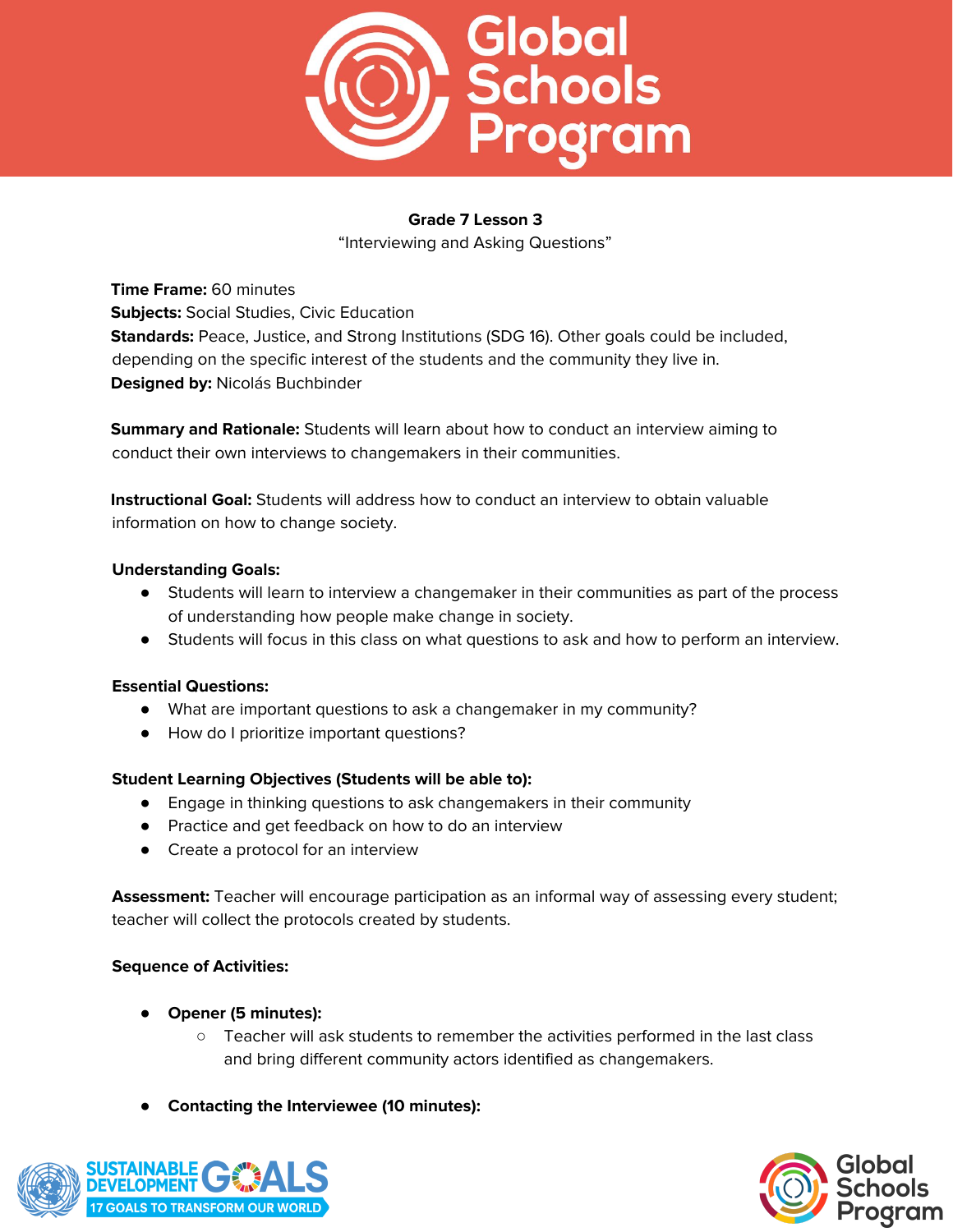

- Teacher should ask the entire group of students how would they contact a changemaker. They will go to different ways of doing that: emails, telephone or personal contact, etc.
- The class will agree on the best way to contact the interviewees for the project.

## ● **The Questions (15 minutes):**

- Teacher will divide the students into different groups. Each of them will think 10 questions they want to ask to changemakers in their communities.
- After that, the class as a whole will debrief different important questions and teacher will organize those in different important categories:
	- Personal background of the interviewee
	- Area of concern
	- Mobilizing efforts
	- Obstacles for social change
	- Results of activities
	- etc.

## ● **Interview Practice (20 minutes):**

- Teacher will simulate to be an interviewee and choose a couple of students to interview them. They will go through some questions agreed in the previous activity.
- After 5 minutes, the class will debrief on that experience, and talk about dividing roles in the interview and preparation materials (notes, recording, listening carefully, follow-up questions).
- After that, teacher will choose other two students and will perform again, this time acting as a "hostile" interviewee (one that does not talk much, talks about something different than the questions asked, etc.)
- After 5 minutes, teacher will warn the students about the possibility of having this kind of interviewee.

# ● **Creating the Protocol (10 minutes):**

○ Students will use the final 10 minutes of the class to create a protocol for the interview, in which they state who they are, why are they doing the interview, ask for permission to record, and select 6-8 important questions to ask.

## **Resources for Teachers:**

- Journalism, Good Questions to Ask a Reporter: <http://tiny.cc/G7L3R1>
- Sample Interview Protocol: <http://tiny.cc/G7L3R2>
- Semi-Structured Interview Protocol: <http://tiny.cc/G7L3R3>



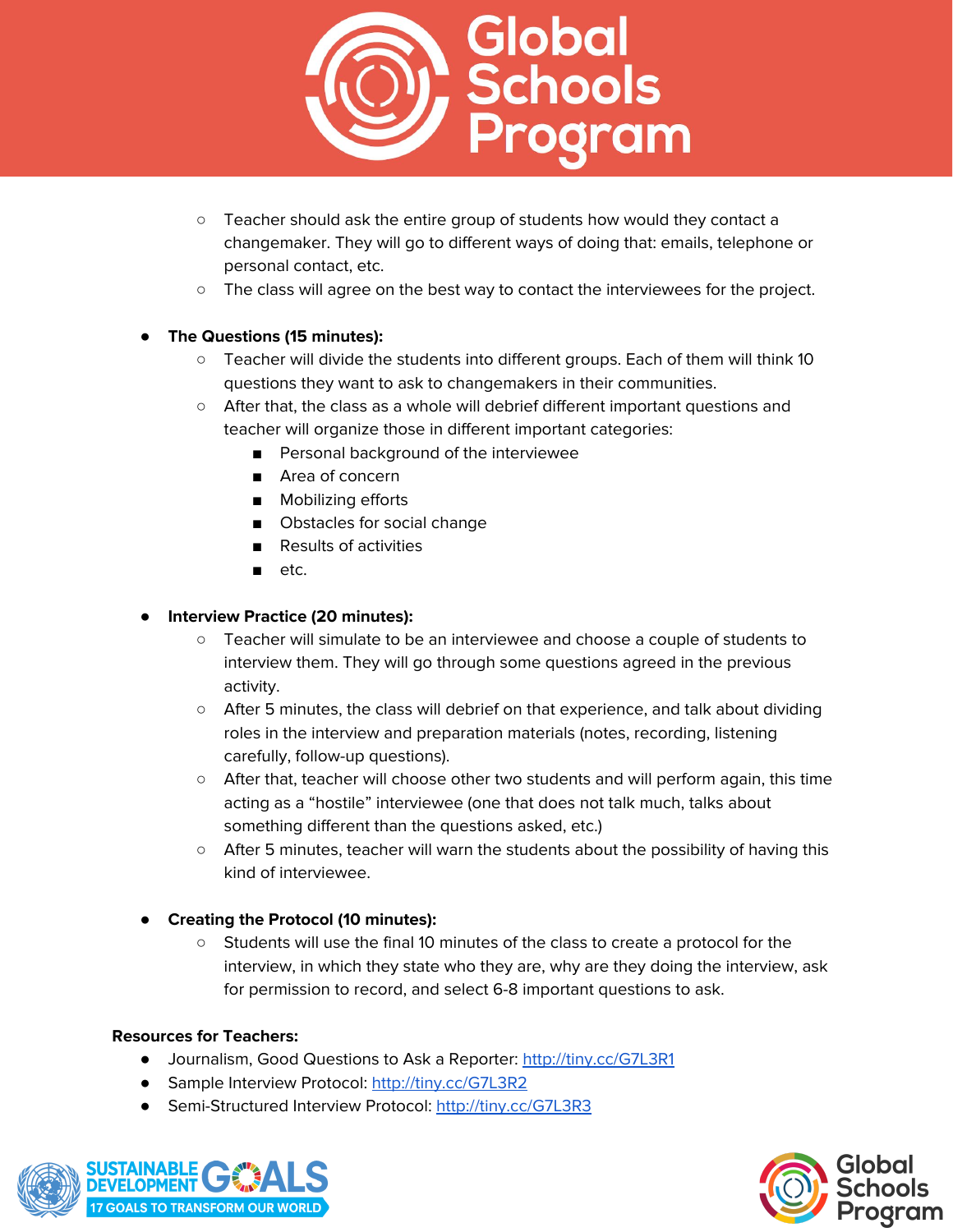

 $\bullet$ How to Conduct a Journalistic Interview: htt[p://](http://tiny.cc/G7L3R4)tiny.cc/G7L3R4



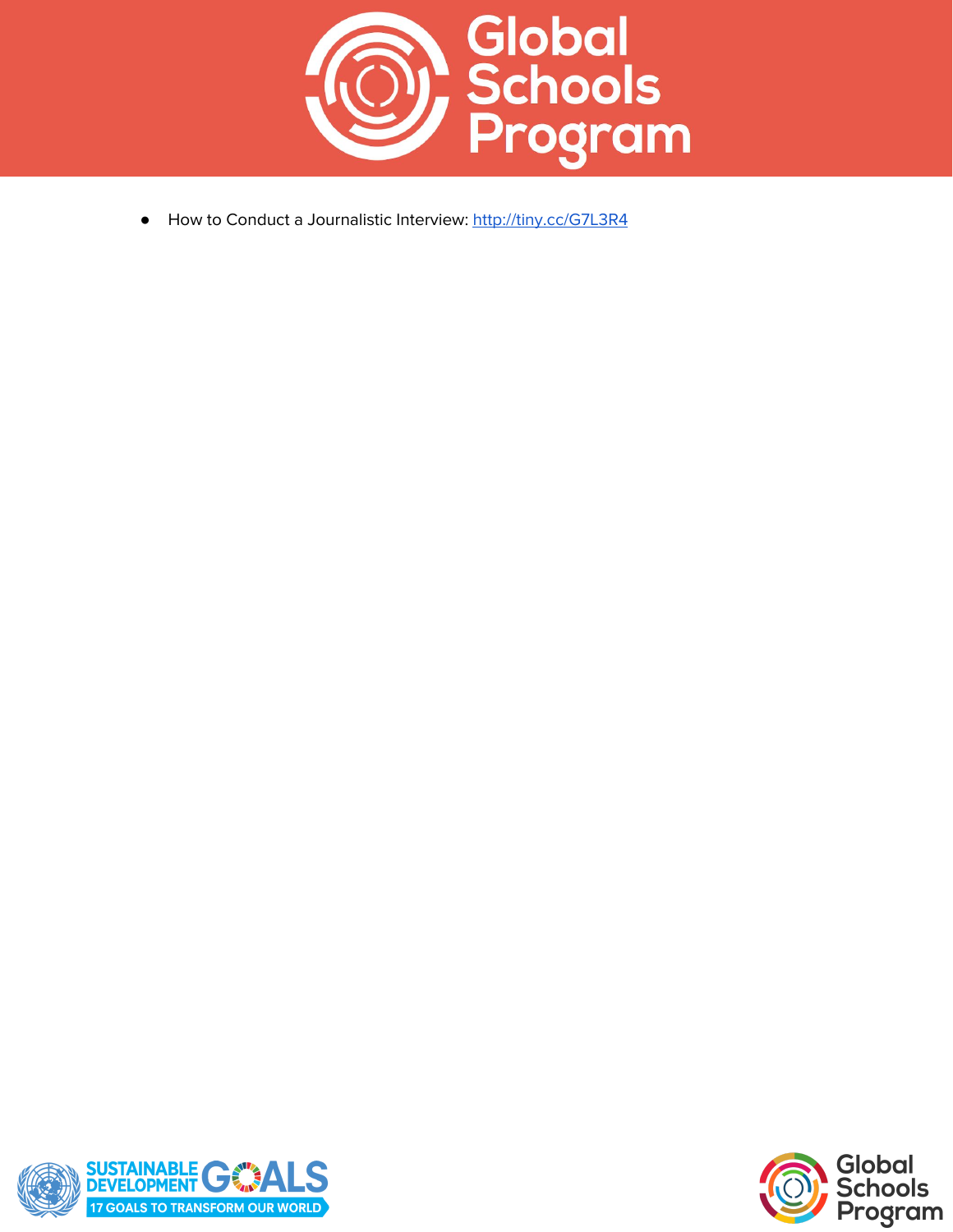

"What Makes a Changemaker? Learning from Leaders of Change"

**Time Frame:** 60 minutes **Subjects:** Social Studies, Civics, Reading, Language Arts **Standards:** Lesson can be applicable to all 17 SDGs, depending on the issues the students see in their community contexts. **Designed by:** Tatiana Shevchenko

**Summary and Rationale:** This lesson aims to help students better understand the characteristics of changemakers by reviewing their findings after having conducted interviews with changemakers.

## **Instructional Goals:**

- Students will use higher-level analytical thinking to understand the character traits of change agents and to compare and contrast them with their own character traits, thus understanding that they too can become change agents.
- Students will use sketchnoting as a visual means to depict, organize and analyze information from interviews.
- Students will build a class Venn diagram to make comparisons and connections among their interviewees and each other in order to better understand and communicate what they learned after conducting interviews.

## **Understanding Goals:**

- After conducting interviews, students will share their findings with the class.
- Students will learn about the different types of changemakers, their personality traits, and their biographical information.
- Students will analyze what it takes to become a changemaker and will examine what impact one person can have on the lives of others. Likewise, students will understand that they too can become changemakers.

# **Essential Questions:**

- Who are the people who create change?
- What are the character traits of these people?
- How are they similar and different?
- What inspires people to take action?
- What are the types of actions a changemaker can take?
- How does the scope of action differ?
- What are the challenges that these people face?



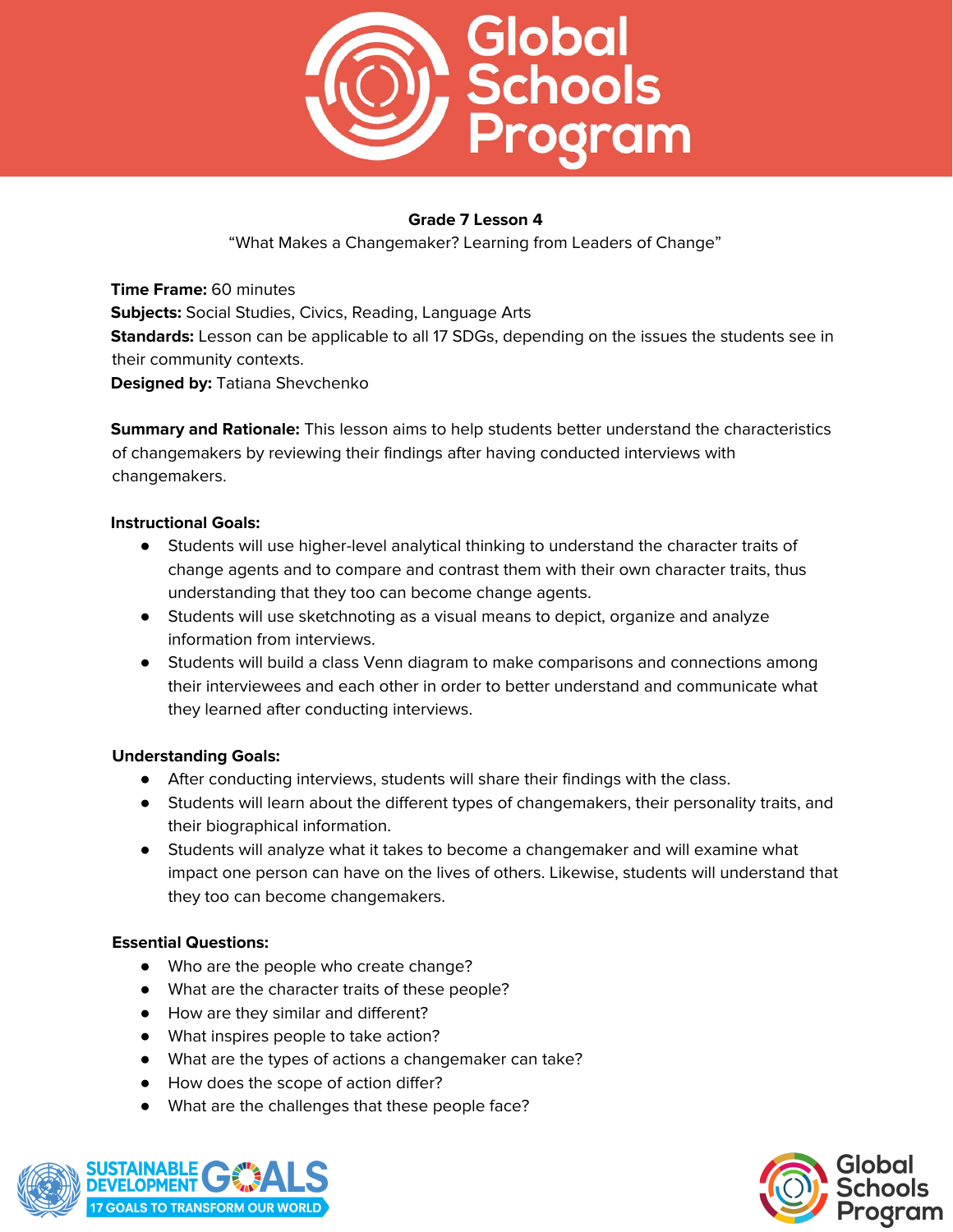

- How can the actions of an individual have a big impact on their communities/the world?
- What and how can we learn by studying the lives of others?
- How can we become changemakers ourselves?

# **Student Learning Objectives (Students will be able to):**

- Develop an understanding of what it takes to be a changemaker and how changemaker character traits might be similar or different from their own.
- Understand that they too can become changemakers.
- Speak clearly and succinctly describing their findings from interviews.
- Use the sketchnote technique to organize and analyze their learnings and to combine them with others.
- Listen to their peers and look for similarities and differences in findings.
- Work on small and large teams to achieve a common task.
- Develop creative ways to depict and share a lot of information in a condensed and succinct way.

**Assessment:** Students will be assessed based on:

- Their participation in the storytelling
- Organizing information on the sketchnote poster
- Presenting
- Partaking in the class Venn diagram activity.

Active participation will require students to share their ideas, listen to the ideas of others, and contribute to the class discussion.

- **Introduction (5 minutes):**
	- The instructor splits students into groups of 3. Students have conducted interviews with changemakers and are ready to present their findings.
	- Students are given instructions to present their interviews to each other within their small groups. As they present, they are instructed to compare and contrast their changemakers.
	- Students work as a group to depict their findings on a poster using sketchnotes and are then told that after the small groups have completed their presentations to each other, the class will work together to create a changemaker Venn diagram where the class will analyze how the characteristics of changemakers compare to the characteristics of seventh-grade students.



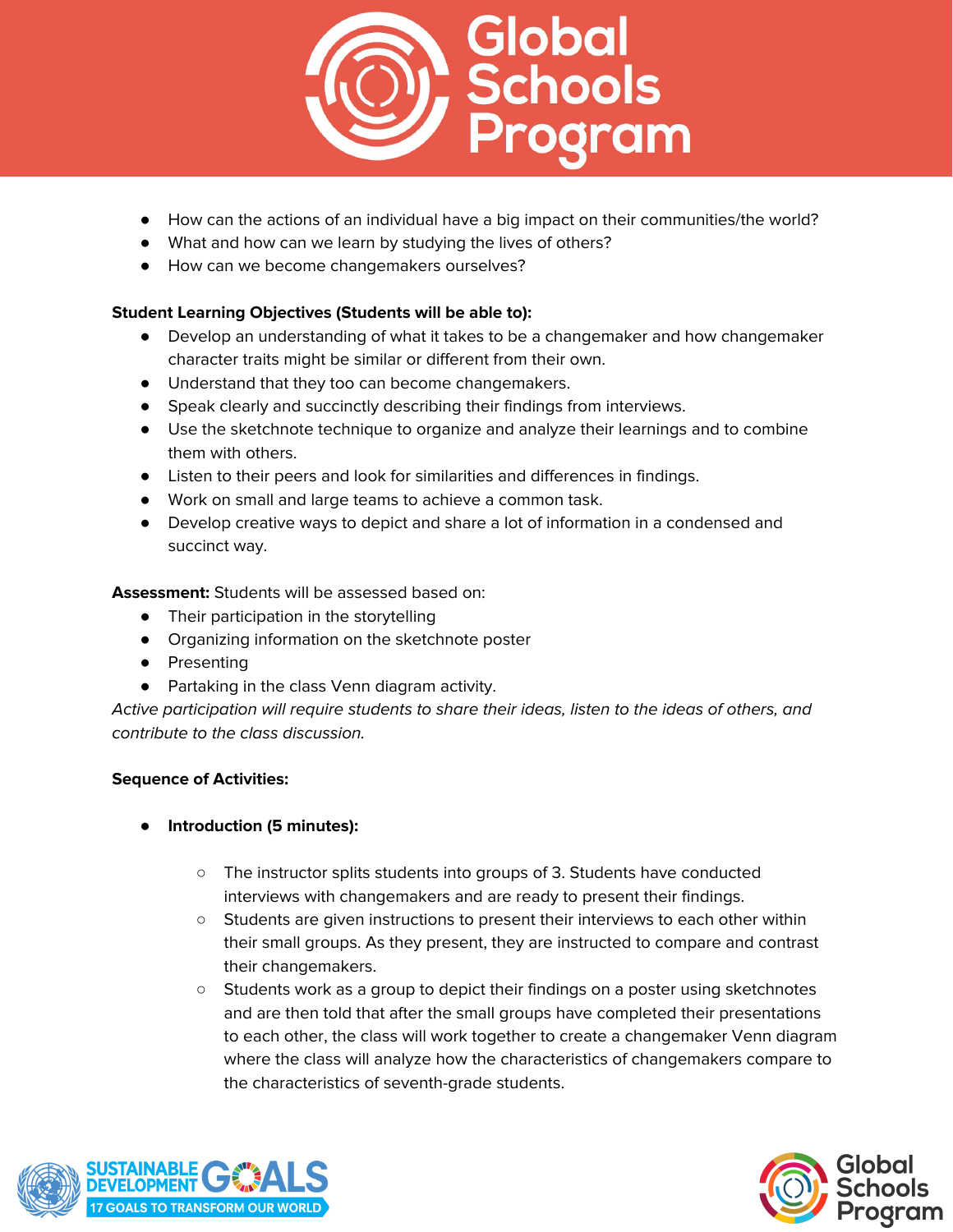

- **Sharing and Sketchnotes (20 minutes):** In groups of 3, students work to present their interviewee. Students are tasked with creating a sketchnote poster to depict their change agents' experiences. Once groups complete their posters, they put them up around the classroom.
- **Poster Presentation (10 minutes):** Each team (3 people per team based on class of 30 people) take 1 minute to presents their poster, highlighting the main takeaways from their group discussion.
- **Class Venn Diagram (20 minutes):** Students work together to create a large class venn diagram which depicts (by comparing and contrasting) the characteristics of the change agents interviewed by students and the characteristics of students in their class.
	- **○ Examples of people who might be included in the Venn diagram:**
		- Are the first to take action
		- Sometimes have to overcome adversity
		- Experience resistance initially
		- Develop their ideas
		- Rally people around their beliefs
		- Hold firm beliefs
	- **○ Examples of people who might be included in the overlap part of the diagram:**
		- Are energetic
		- Are optimistic
		- Are ambitious
		- Are a part of a community
		- Have dreams
		- Have the ability to learn new things and organize ideas
	- **○ Examples of people who might be included in the seventh-graders' side of the diagram:**
		- Are dependent on their quardians
		- Don't always have the right resources (money, time)
		- Cannot easily have influence over adults who often make decisions
- **Conclusion (5 minutes):** The teacher points out that changemakers and their causes might seem all very different, but that they have many overlapping characteristics with each other, as well as with the class. The instructor also points out that the characteristics



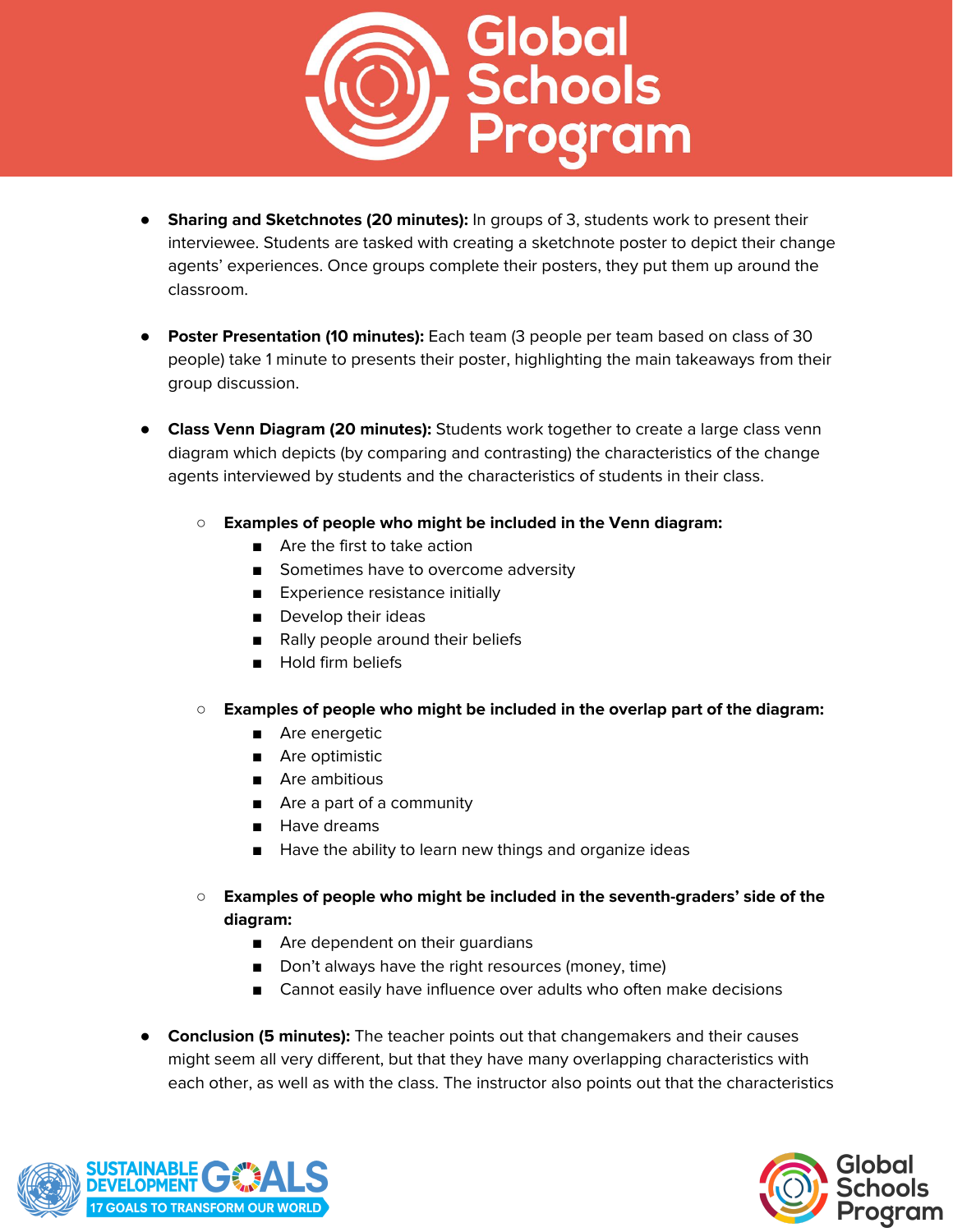

of the class that are different from changemakers are those that can be learned and developed. The teacher asks students to reflect on this before next class.

#### **Resources for Students:**

- Students will need pens and poster paper; additional stationary material could be provided (glue, scissors, magazines for picture cutouts, glitter, ribbons, etc.)
- If students used video recording devices (cameras, phones, computers) to collect and share interview, those devices need to be available in class.

## **Resources for Teachers:**

- Changemakers Lesson Plan: <http://tiny.cc/G7L4R1>
- Venn Diagram Templates: <http://tiny.cc/G7L4R2>
- Sketchnote Strategies: <http://tiny.cc/G7L4R3>
- Sketchnotes: <http://tiny.cc/G7L4R4>



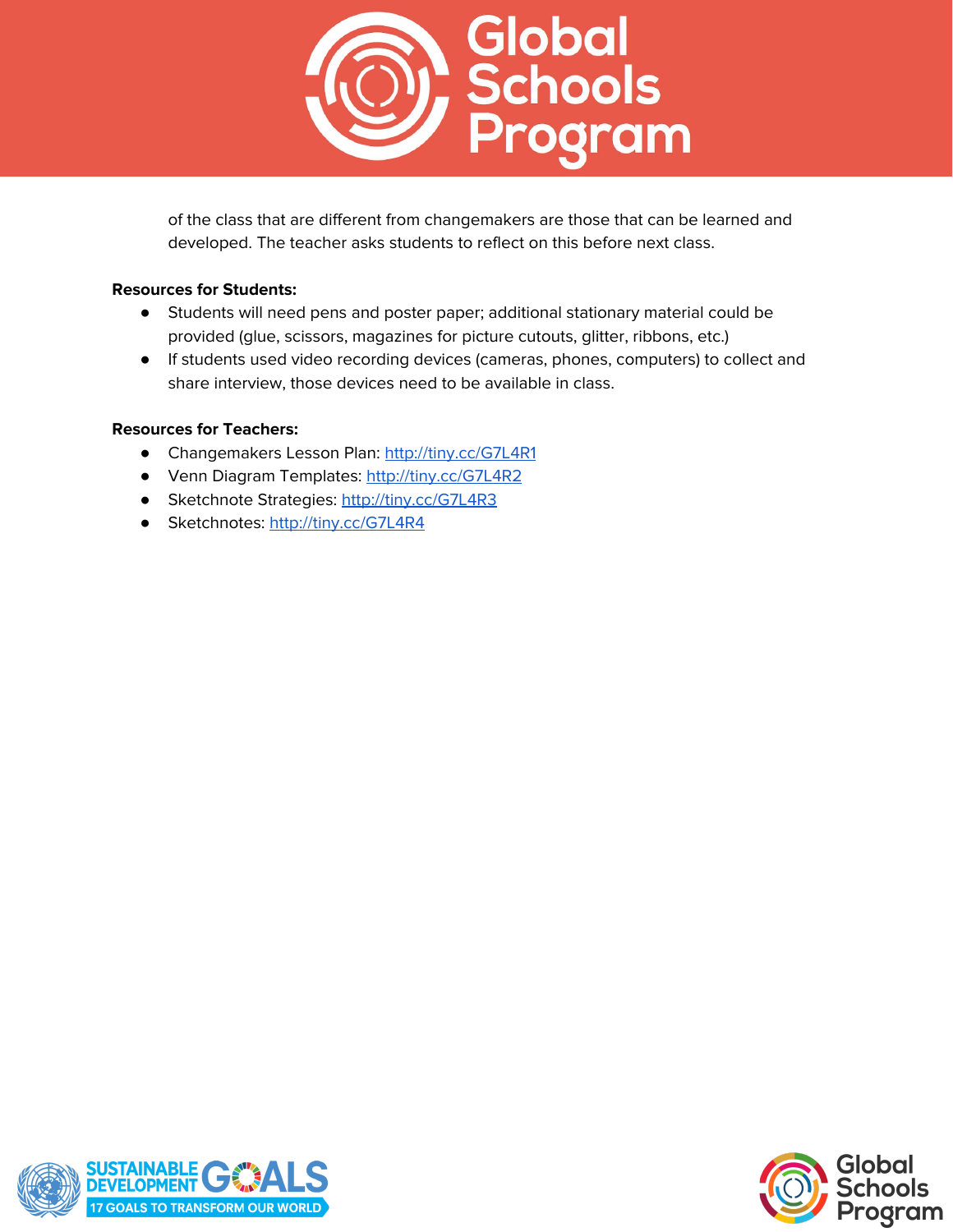

"Looking Toward Future Change"

**Time Frame:** 60 minutes **Subjects:** Social Studies, Science **Standards:** Reduced Inequalities (SDG 10); Peace, Justice, and Strong Institutions (SDG 16); Partnerships for the Goals (SDG 17) **Designed by:** Katherine Kinnaird

#### **Summary and Rationale:**

- Based on the interviews they have completed and their class presentations, students will explore ways that they themselves can become changemakers in their communities and the world.
- At this crucial point in their education, they will learn how to apply the skills they have already developed to their future studies and lives.

#### **Instructional Goals:**

- Students will learn how to identify an important social issue and work with other students to construct a systematic plan to resolve that issue in the future.
	- In social studies, they will develop an understanding of social justice issues.
	- In science, they will use the scientific method to define a problem, do research about it, hypothesize a solution, test their solution, analyze the results, refine the solution, and share an action plan with the class.

## **Understanding Goals:**

- Students will understand the importance of working together to create change.
- Students will develop collaboration, research, analytical, and communication skills.
- Students will experience the challenges and rewards that accompany the work of social reform.

#### **Essential Questions:**

- What issues does my community face?
- What issues does the world face?
- Are they the same as those in my community?
- How are all of these social issues connected with one another?
- Which of my classmates researched each issue?
- With whom can I work to create change?

#### **Student Learning Objectives (Students will be able to):**



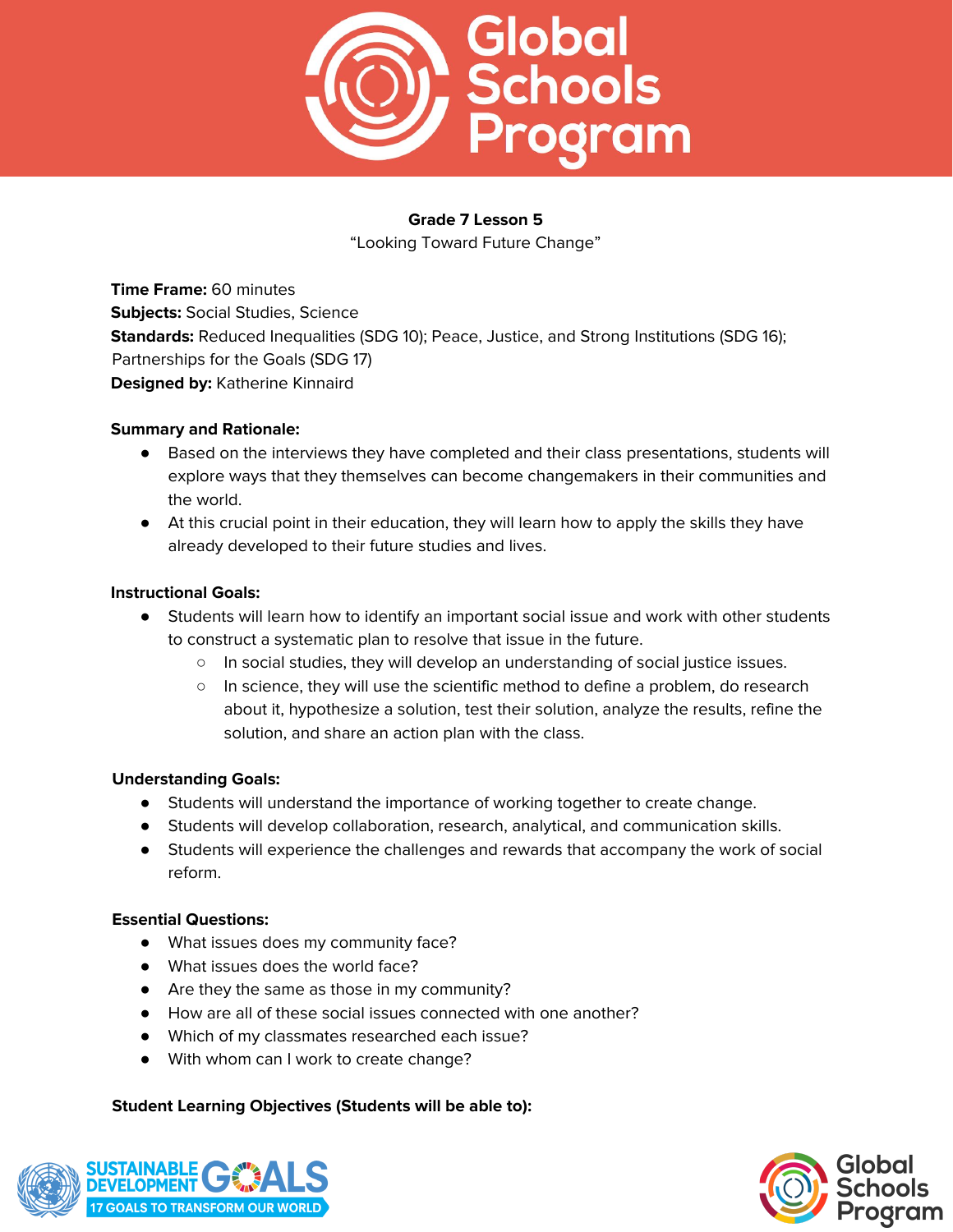

- Work and communicate effectively with their classmates
- Express their ideas about important social issues
- Think critically about how to resolve social issues
- Creatively and scientifically develop social action plans

**Assessment:** International Baccalaureate (IB) system's Approaches to Learning (ATL) framework for the Middle Years Program (MYP):

- **Novice/Beginning (N)** Students are beginning to understand the research and collaboration process, but do not take an active role in developing a social action plan.
- **Learner/Developing (L)** Students work with others and participate in creating a social action plan with constant guidance from the teacher.
- **Practitioner/Using (P)** Students work well in their groups and confidently present their group's social action plan to the rest of the class.
- **Expert/Sharing (E)** Students are leaders in their groups and help struggling students. They confidently share their social action plan and its future significance with the class.

- **Opening Activity:** 
	- Students brainstorm all of the social issues that they researched in their interviews. They make one list about the issues facing their community and another about the issues facing the world.
	- Students identify where the issues facing their community and the world overlap. Based on their analysis of the key issues, students divide themselves into groups to address one problem.
	- Note: it is important that students divide themselves into groups, rather than the teacher, because they need to learn to make analytical connections between their interview research topics and their classmates' topics. Once students divide themselves, the teacher can verify their groups and make any necessary adjustments.
- **Main Activity:** As a group, students use the scientific method to define the problem they are going to address, share their thoughts about the problem based on their interview research, hypothesize a solution to the problem, brainstorm the problems and successes that might emerge with that solution, refine their solution, and develop an action plan.